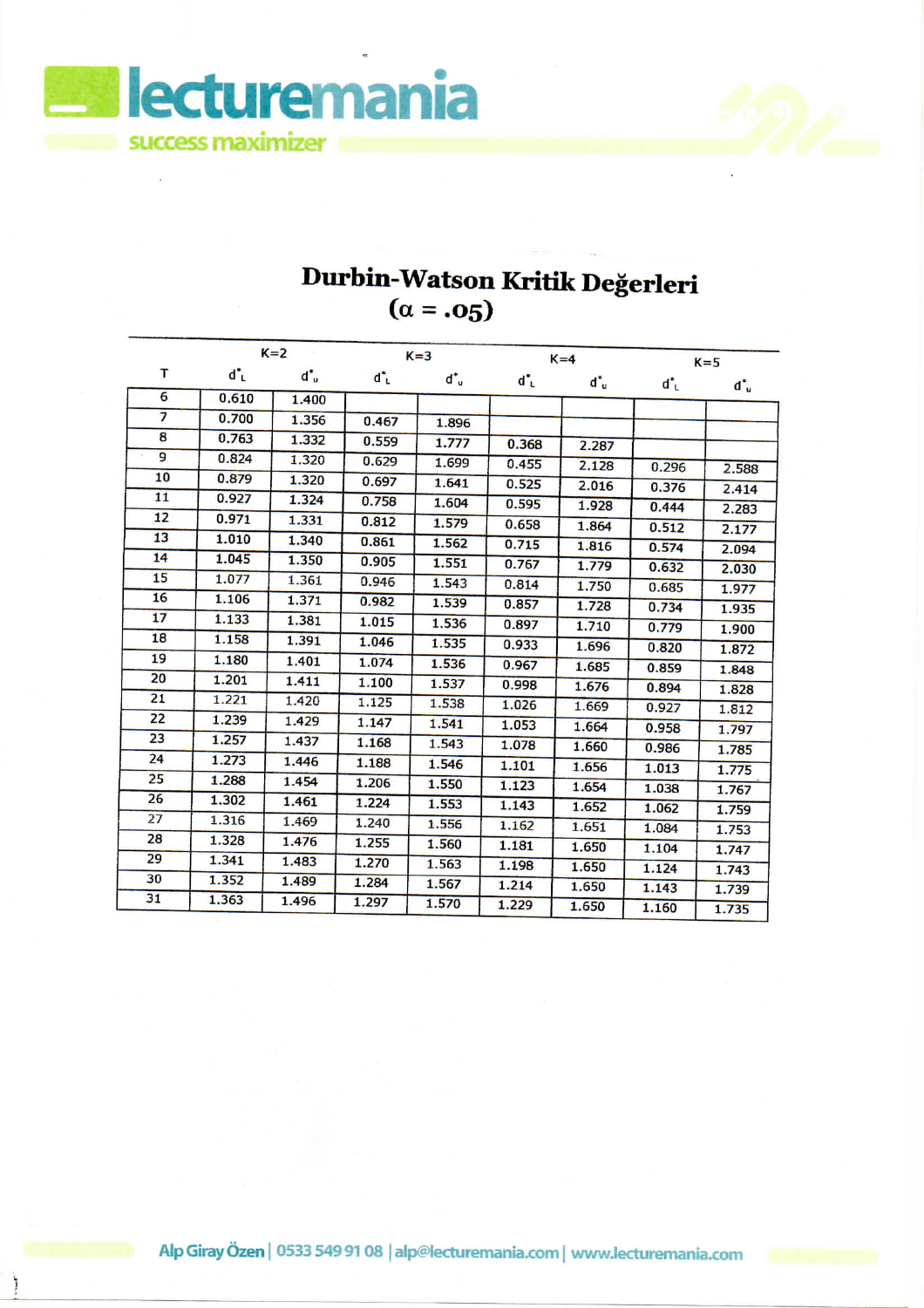

## **Durbin-Watson Kritik Degerleri (a = .05 —** *devam)*

|                | $K=6$ |       | $K=7$ |       | $K = 8$ |       | $K=9$ |       |
|----------------|-------|-------|-------|-------|---------|-------|-------|-------|
| т              | ď.    | ď.    | ďι    | ď.    | ďĽ      | ď.    | ďι    | ď.    |
| 6              |       |       |       |       |         |       |       |       |
| $\overline{7}$ |       |       |       |       |         |       |       |       |
| 8              |       |       |       |       |         |       |       |       |
| $\overline{9}$ |       |       |       |       |         |       |       |       |
| 10             | 0.243 | 2.822 |       |       |         |       |       |       |
| 11             | 0.316 | 2.645 | 0.203 | 3.005 |         |       |       |       |
| 12             | 0.379 | 2.506 | 0.268 | 2.832 | 0.171   | 3.149 |       |       |
| 13             | 0.445 | 2.390 | 0.328 | 2.692 | 0.230   | 2.985 | 0.147 | 3.266 |
| 14             | 0.505 | 2.296 | 0.389 | 2.572 | 0.286   | 2.848 | 0.200 | 3.111 |
| 15             | 0.562 | 2.220 | 0.447 | 2.472 | 0.343   | 2.727 | 0.251 | 2.979 |
| 16             | 0.615 | 2.157 | 0.502 | 2.388 | 0.398   | 2.624 | 0.304 | 2.860 |
| 17             | 0.664 | 2.104 | 0.554 | 2.318 | 0.451   | 2.537 | 0.356 | 2.757 |
| 18             | 0.710 | 2.060 | 0.603 | 2.257 | 0.502   | 2.461 | 0.407 | 2.667 |
| 19             | 0.752 | 2.023 | 0.649 | 2.206 | 0.549   | 2.396 | 0.456 | 2.589 |
| 20             | 0.792 | 1.991 | 0.692 | 2.162 | 0.595   | 2.339 | 0.502 | 2.521 |
| 21             | 0.829 | 1.964 | 0.732 | 2.124 | 0.637   | 2.290 | 0.547 | 2.460 |
| 22             | 0.863 | 1.940 | 0.769 | 2.090 | 0.677   | 2.246 | 0.588 | 2.407 |
| 23             | 0.895 | 1.920 | 0.804 | 2.061 | 0.715   | 2.208 | 0.628 | 2.360 |
| 24             | 0.925 | 1.902 | 0.837 | 2.035 | 0.751   | 2.174 | 0.666 | 2.318 |
| 25             | 0.953 | 1.886 | 0.868 | 2.012 | 0.784   | 2.144 | 0.702 | 2.280 |
| 26             | 0.979 | 1.873 | 0.897 | 1.992 | 0.816   | 2.117 | 0.735 | 2.246 |
| 27             | 1.004 | 1.861 | 0.925 | 1.974 | 0.845   | 2.093 | 0.767 | 2.216 |
| 28             | 1.028 | 1.850 | 0.951 | 1.958 | 0.874   | 2.071 | 0.798 | 2.188 |
| 29             | 1.050 | 1.841 | 0.975 | 1.944 | 0.900   | 2.052 | 0.826 | 2.164 |
| 30             | 1.071 | 1.833 | 0.998 | 1.931 | 0.926   | 2.034 | 0.854 | 2.141 |
| 31             | 1.090 | 1.825 | 1.020 | 1.920 | 0.950   | 2.018 | 0.879 | 2.120 |

Alp Giray Özen | 0533 549 91 08 | alp@lecturemania.com | www.lecturemania.com